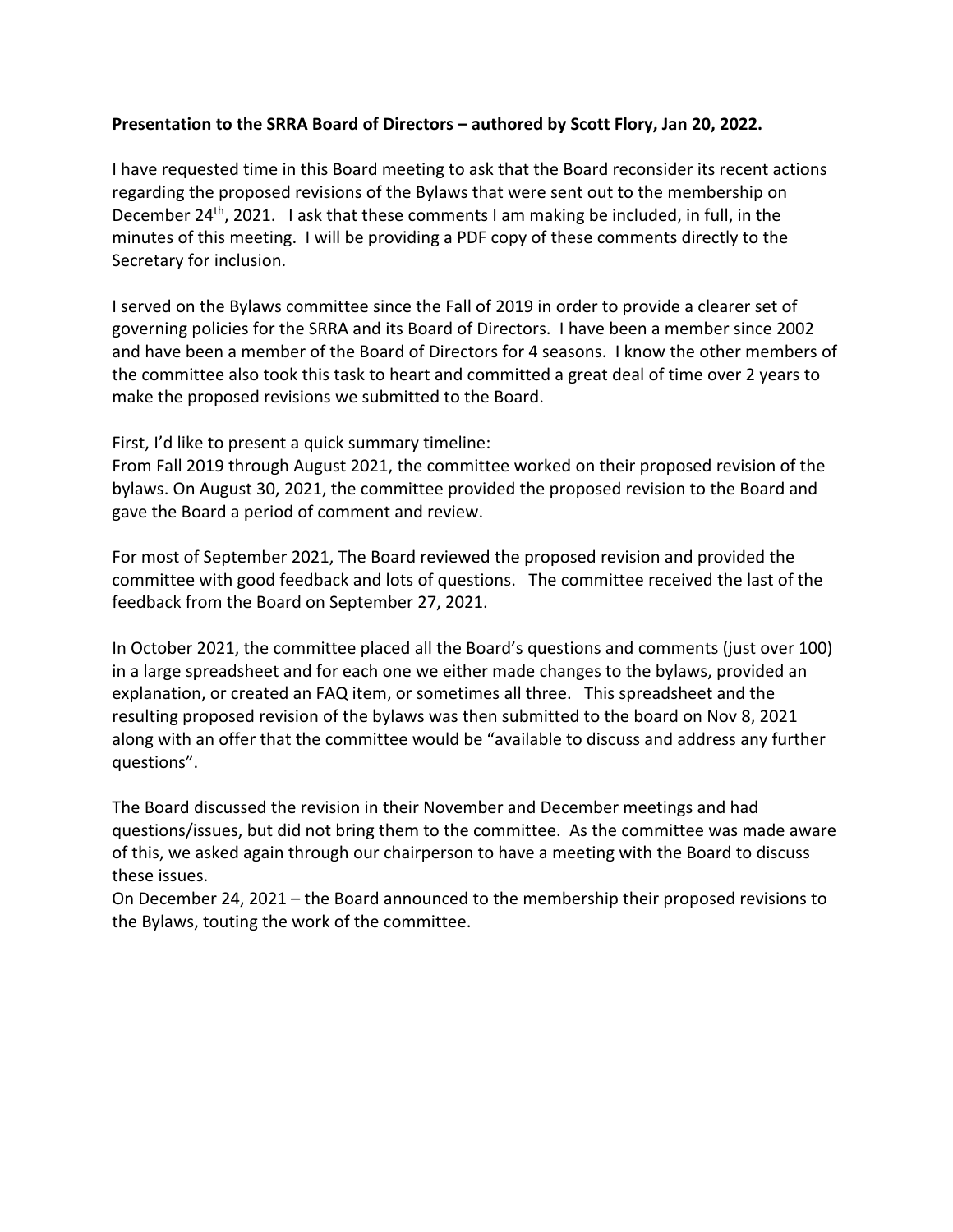There are several problems here, but the primary problem at hand is that the communication sent to the membership on December 24, 2021 announcing the proposed revisions to the bylaws indicates that this revision is the "direct result of the two years of time and effort put in by sub-committee members". Yet, the document they shared with the membership is not the one the committee proposed and in several sections is in direct conflict with what the committee proposed. This is misleading to the membership, and they deserve to know that the revision they were sent was not the one recommended by the committee.

The secondary problem is that the committee has been willing and interested in continuing the discussion on these sections, but the Board has not responded to those requests. The need for a final discussion was first outlined in the email notice to the board on August 30, 2021, then reiterated when the committee sent the second revision (including the Boards feedback) on Nov 8 2021. In December, our chairperson also indicated they had relayed the committees desire to have a discussion on these points. We asked again after we saw that the Board released their revision, but the Board's response to that did not mention wanting to discuss the changes. The committee would still like to engage the Board in this discussion and get to a common ground on these final few modifications so that the Board can present a revision they know will have the support of the committee and benefit from the committee's experience.

I would like to hear the Boards response to how these two problems may be resolved. Thank you for your time.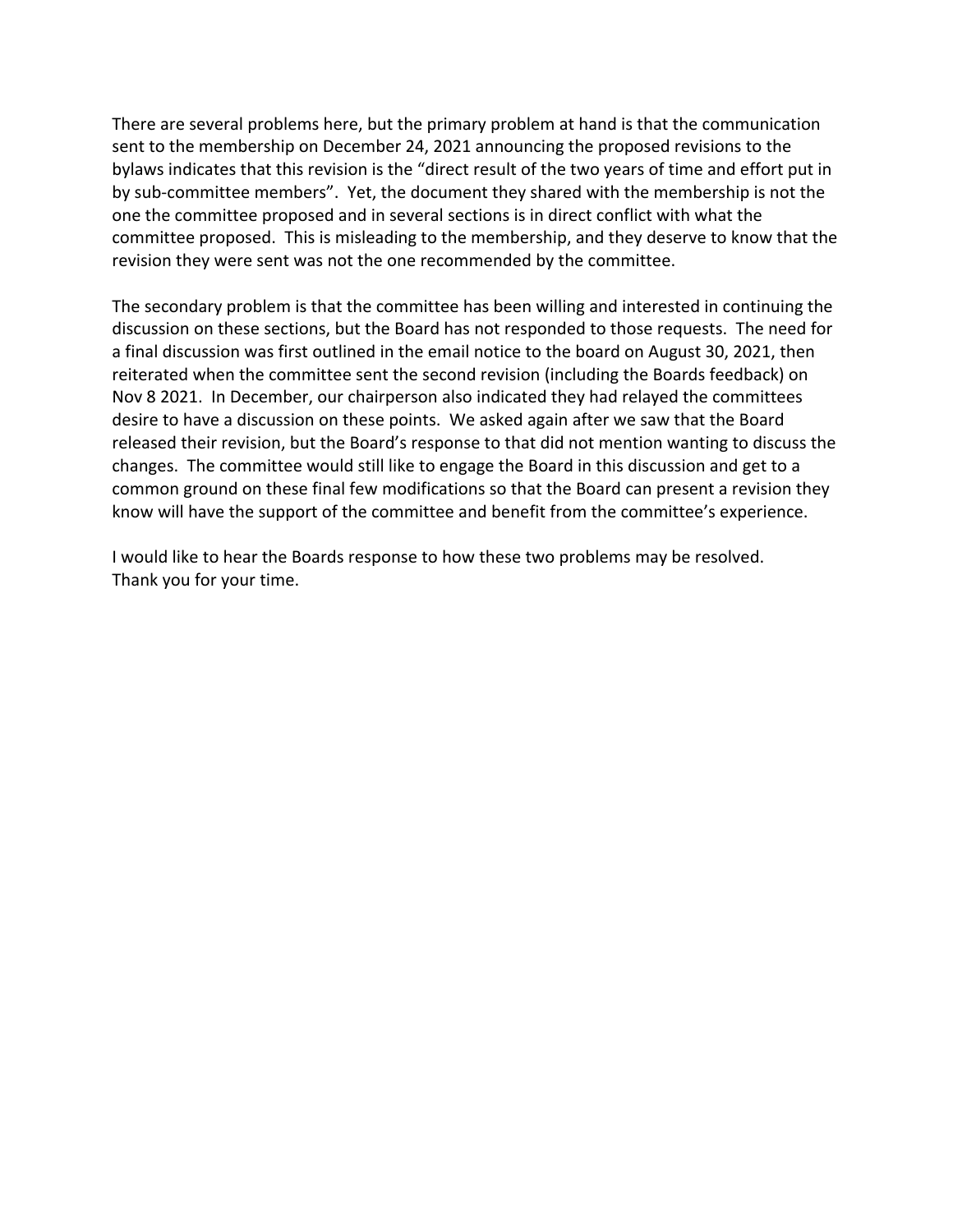**Summary of changes made by Board to the revisions from the Committee are below. Most of these are quickly resolved if there were to be discussion:**

- Added Introduction before Article I
- Article II Section 1 added override of requirement for a Board member to have been a member for at least 6 months
- Article II Section 2 removed the clause providing for how the terms will not all expire in the same year and will be alternating
- Article II Section 3 removed all wording related to holding elections as a meeting along with the timing of notices to the membership regarding the ballot. Sending the ballot is now no longer in the bylaws.
- Article II Section 5 removed wording around timing of when officers serve their position
- Article II Section 13 removed requirement for directors to have cause before they are able to remove an officer
- Article III Section 1 removed wording related to annual election meeting
- Article IV Section 5 removed entire section that required the Board to make decisions only during meetings where people can discuss the topic
- Article IV Section 6 (formerly 7) changed to ALLOW directors to vote by proxy in Board of Directors meetings – directors purpose is to be present and discuss topics
- Article V Section 7 removed wording related to annual election meeting
- Article V Section 10 removed specified maximums of swim/dive reps as well as removed proposed volunteer term limits
- Article VI Section 7 removed the need for the accounts of SRRA to be reviewed by an independent CPA – allowing it to be anyone outside the Budget and Planning committee
	- o changed the audit to be every 5 years instead of 3
	- $\circ$  removed the requirement for the audit to be done by an independent CPA
- Article VI Section 8 removed the requirement for anyone to obtain Board approval before using personal funds for the purchase (or donation) of materials, supplies or equipment
- Article VI Section 10 changes wording from separate "account" to "dedicated line of accounting"
- Article VI Section 10.2 removed restrictions on use of the bond redemption fund
- Article VII Section 2 removed whole section regarding use of Roberts Rules where applicable
- Article VII Section 3.4 added clause to charge the member for the cost of providing records requested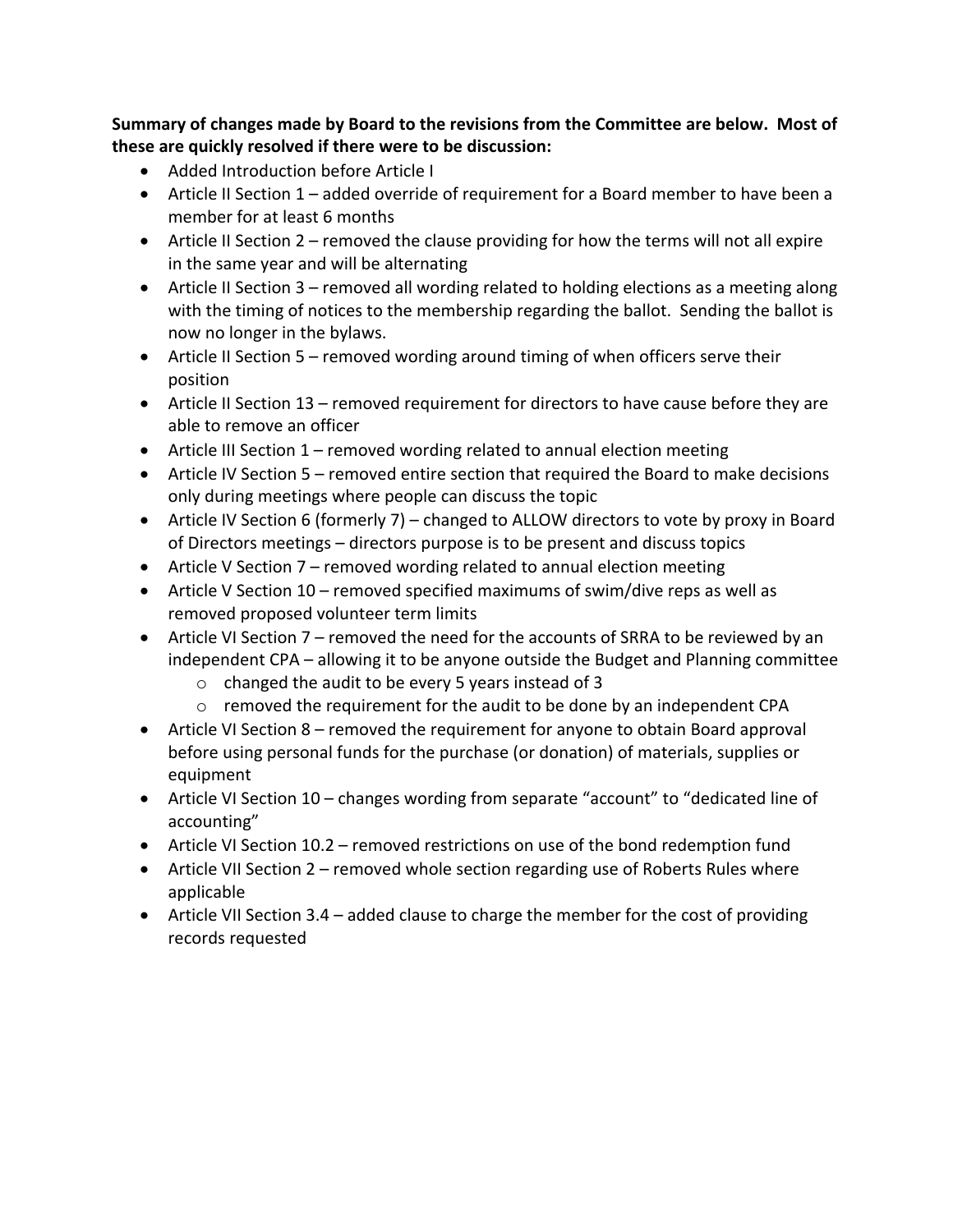## **Detailed Timeline for Reference (copies of emails can be provided):**

- F**all of 2019 through August 2021**
	- $\circ$  Committee work on bylaws regular meetings, processing bylaws section by section.
- **August 30, 2021 email subject "Proposed Revision of the SRRA Bylaws"**
	- $\circ$  First Presentation of Revisions to the Board for a review period after which the committee will generate responses to any questions and then have a special meeting with the board for a final review.
- **September 2021**
	- o Board reviews revisions and generates questions and feedback
- **September 27,2021**
	- o Final feedback/questions from the Board received by the Committee
- **October 2021**
	- $\circ$  Committee reviews questions and feedback, makes changes to the bylaws, adds responses to feedback and generates FAQ to be added to the bylaws for some questions.
- **November 8, 2021 email subject "Committee Presentation of Revised Bylaws to the Board"**
	- o Second Presentation of Revisions to the Board for their approval along with an offer to discuss and address any further questions should there be any.
	- $\circ$  November 23, 2021 Travis informs committee there has been some discussion and some further issues and that the next meeting they are doing is on Dec  $9<sup>th</sup>$ and he will report back after that – so we wait.
	- $\circ$  December 16, 2021 Travis informs committee they have made changes and the board voted and agreed on those changes.
	- $\circ$  December 20, 2021 Scott replies and re-iterates the request to discuss these with the board.
- **December 22, 2021 email subject "Bylaws"**
	- $\circ$  Travis sends the committee the new revision after the board's changes.
	- o Scott replies asking that if they will not discuss to remove his name.
	- $\circ$  Travis responds that he had previously let them know we wanted to discuss the changes and that he will re-iterate it once again.
- **December 24, 2021 membership email "SRRA Bylaw Revisions for Bond Member Review"**
	- $\circ$  Board sends a notice to all members with their revision of the bylaws, but crediting the committee for the work.
	- o "The documents you have are a direct result of the two years of time and effort put in by sub-committee members."
- **December 24, 2021 email "Thank you from the SRRA Board"**
	- $\circ$  Board sends a thank you note to the committee
	- $\circ$  Scott replies with surprise and requests they retract the announcement and we try to meet to discuss the differences.